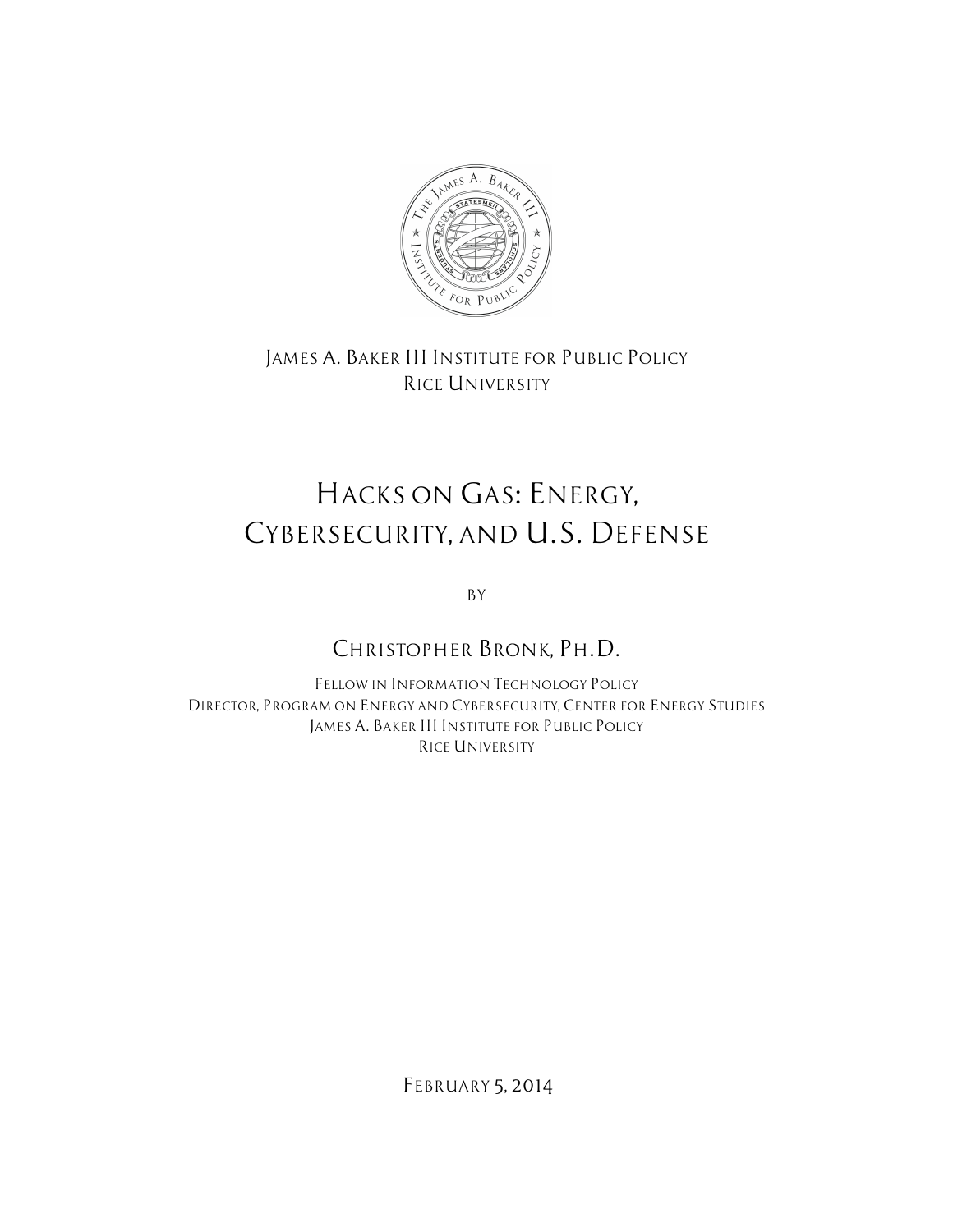*THESE PAPERS WERE WRITTEN BY A RESEARCHER (OR RESEARCHERS) WHO PARTICIPATED IN A BAKER INSTITUTE RESEARCH PROJECT. WHEREVER FEASIBLE, THESE PAPERS ARE REVIEWED BY OUTSIDE EXPERTS BEFORE THEY ARE RELEASED. HOWEVER, THE RESEARCH AND VIEWS EXPRESSED IN THESE PAPERS ARE THOSE OF THE INDIVIDUAL RESEARCHER(S), AND DO NOT NECESSARILY REPRESENT THE VIEWS OF THE JAMES A. BAKER III INSTITUTE FOR PUBLIC POLICY.*

*© 2014 BY THE JAMES A. BAKER III INSTITUTE FOR PUBLIC POLICY OF RICE UNIVERSITY*

*THIS MATERIAL MAY BE QUOTED OR REPRODUCED WITHOUT PRIOR PERMISSION, PROVIDED APPROPRIATE CREDIT IS GIVEN TO THE AUTHOR AND THE JAMES A. BAKER III INSTITUTE FOR PUBLIC POLICY.*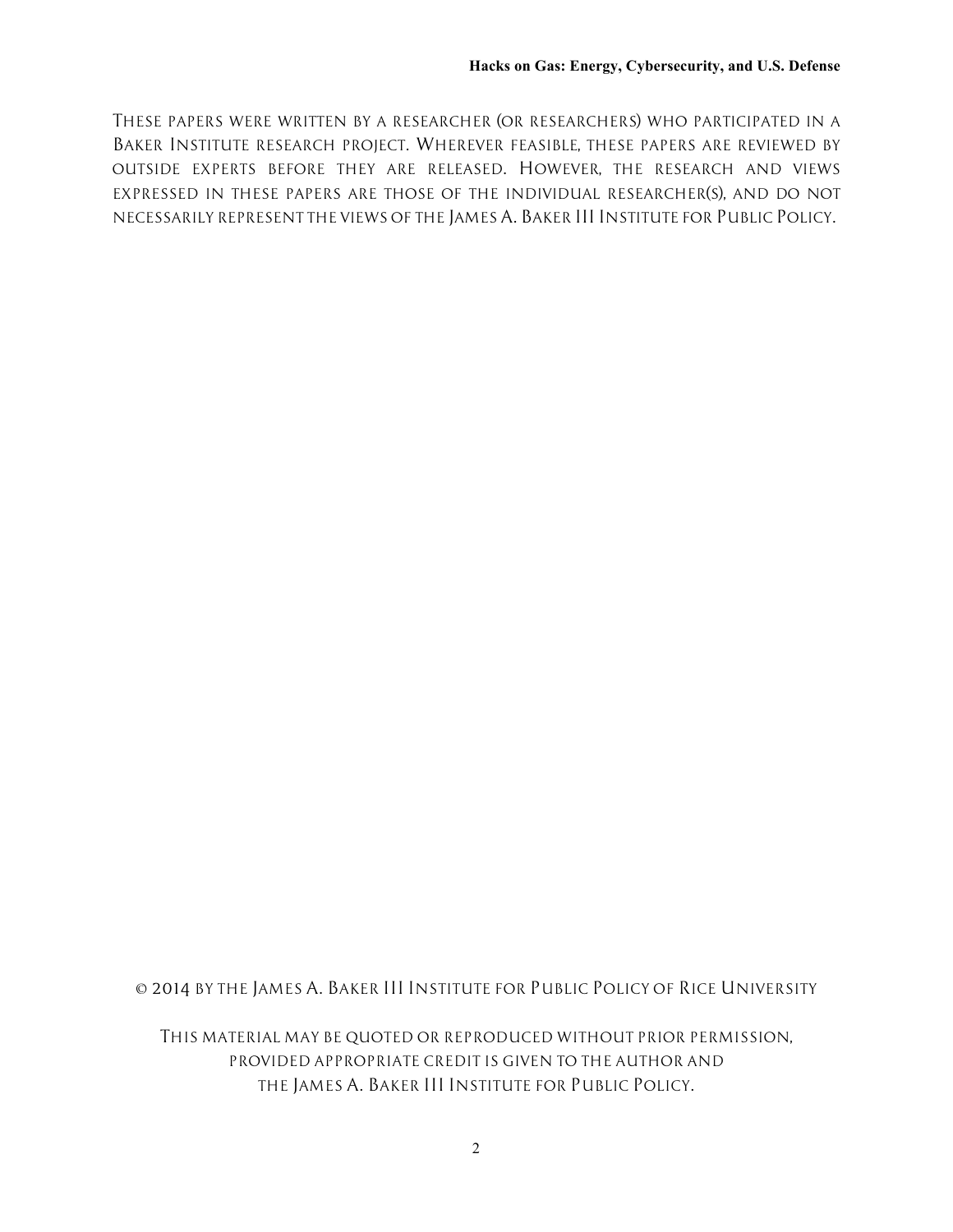#### **Abstract**

Cybersecurity as it pertains to energy is a topic of increasing interest in both the U.S. government and private sector. Cyber incidents have impacted energy targets, as demonstrated by the Stuxnet and Shamoon cyber attacks. This paper, prepared for the U.S. Army War College's Strategic Studies Institute, considers cyber issues relevant to the Army and U.S. Department of Defense (DoD), including the electrical grid, oil and gas security, and the military's fuels supply chain. The DoD is incredibly reliant on private sources of energy, and the level of preparedness for cyber attack among those sources likely varies greatly. The author provides characterizations of these problems, as well as a set of policy prescriptions.

#### **In the Beginning**

Cybersecurity in the energy sector can trace its start to an account (that may or may not be true) about U.S. involvement in a computer-based attack on the energy infrastructure of the Soviet Union during the Cold War. Elements of the incident are described in the memoir of Thomas C. Reed, an official in the administration of President Ronald Reagan and a former National Reconnaissance Office director.

The incident, part of what is known as the "Farewell Dossier," involved KGB officer Vladimir Vetrov's service to French intelligence from 1981-82. Vetrov is alleged to have provided key Soviet technologies for both military and civilian applications, including computers used for process control in industrial technology. As the story goes, Vetrov's alleged counterintelligence work eventually led to the delivery of a faulty computer design to the Soviets. Designed to fail, the device allegedly caused a massive pipeline explosion in 1982, but there are differing accounts and disputes on the details. However, according to the CIA's Center for the Study of Intelligence, the U.S. supplied flawed technologies to the Soviet Union through the KGB's Line X intelligence effort:

[The] CIA and the Defense Department, in partnership with the FBI, set up a program to do just what we had discussed: modified products were devised and "made available" to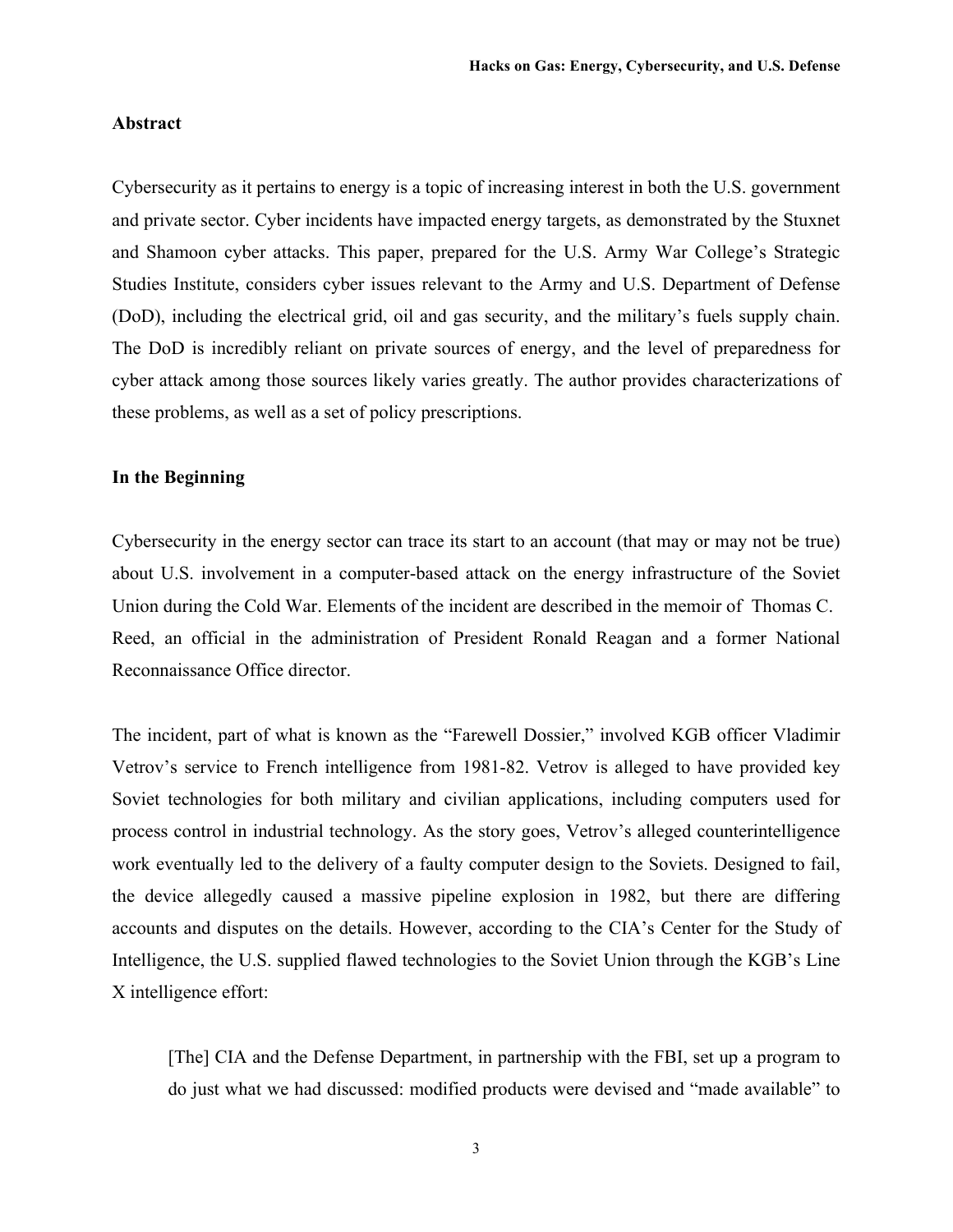Line X collection channels. The CIA project leader and his associates studied the Farewell material, examined export license applications and other intelligence, and contrived to introduce altered products into KGB collection. American industry helped in the preparation of items to be "marketed" to Line X. Contrived computer chips found their way into Soviet military equipment, flawed turbines were installed on a gas pipeline, and defective plans disrupted the output of chemical plants and a tractor factory. $1$ 

Exactly what wound up where and produced what particular outcome is subject to debate. Jeffrey Carr, a security blogger and author, asserts that the Farewell cyber incident is no more than an "oft-repeated rumor" that has been generally accepted as fact. He asserts that the real cause was a pipeline operator ignoring warnings and allowing pressure to build, causing the catastrophic blast. $2$ 

While it's unclear if a major Siberian blast took place in 1982, operator error was likely to blame for an explosion in 1989, when natural gas liquids leaked adjacent to the Kuybyshev Railway near Ufa, Russia and passing trains ignited the resulting gas cloud. The major detonation killed more than 500 people.<sup>3</sup> In remarks to the Soviet Congress of People deputies, Mikhail Gorbachev attributed the explosion to pipeline operators miles away who, after noticing a drop in gas pressure, simply turned up the pumps rather than investigate the issue.<sup>4</sup>

# **Cyber Insecurity and Energy Security**

Cybersecurity has grown to be a preeminent concern for the national security organs of the U.S.

 <sup>1</sup> Gus Weiss, "The Farewell Dossier: Duping the Soviets," *Studies in Intelligence* 39, no. 5 (1996). Historical document posted online at the Center for the Study of Intelligence on April 14, 2007, https://www.cia.gov/library/center-for-the-study-of-intelligence/csi-publications/csistudies/studies/96unclass/farewell.htm. 2 Jeffrey Carr, "The Myth of the CIA and the Trans-Siberian Pipeline Explosion," *Digital Dao*, June 7, 2012,

http://jeffreycarr.blogspot.com/2012/06/myth-of-cia-and-trans-siberian-pipeline.htm.

<sup>3</sup> Bill Keller, "500 on 2 Trains Reported Killed By Soviet Gas Pipeline Explosion," *New York Times*, June 5, 1989.

<sup>4</sup> Bill Keller, "Gas Blast and Uzbek Rioting Preoccupy Soviets," *New York Times*, June 6, 1989.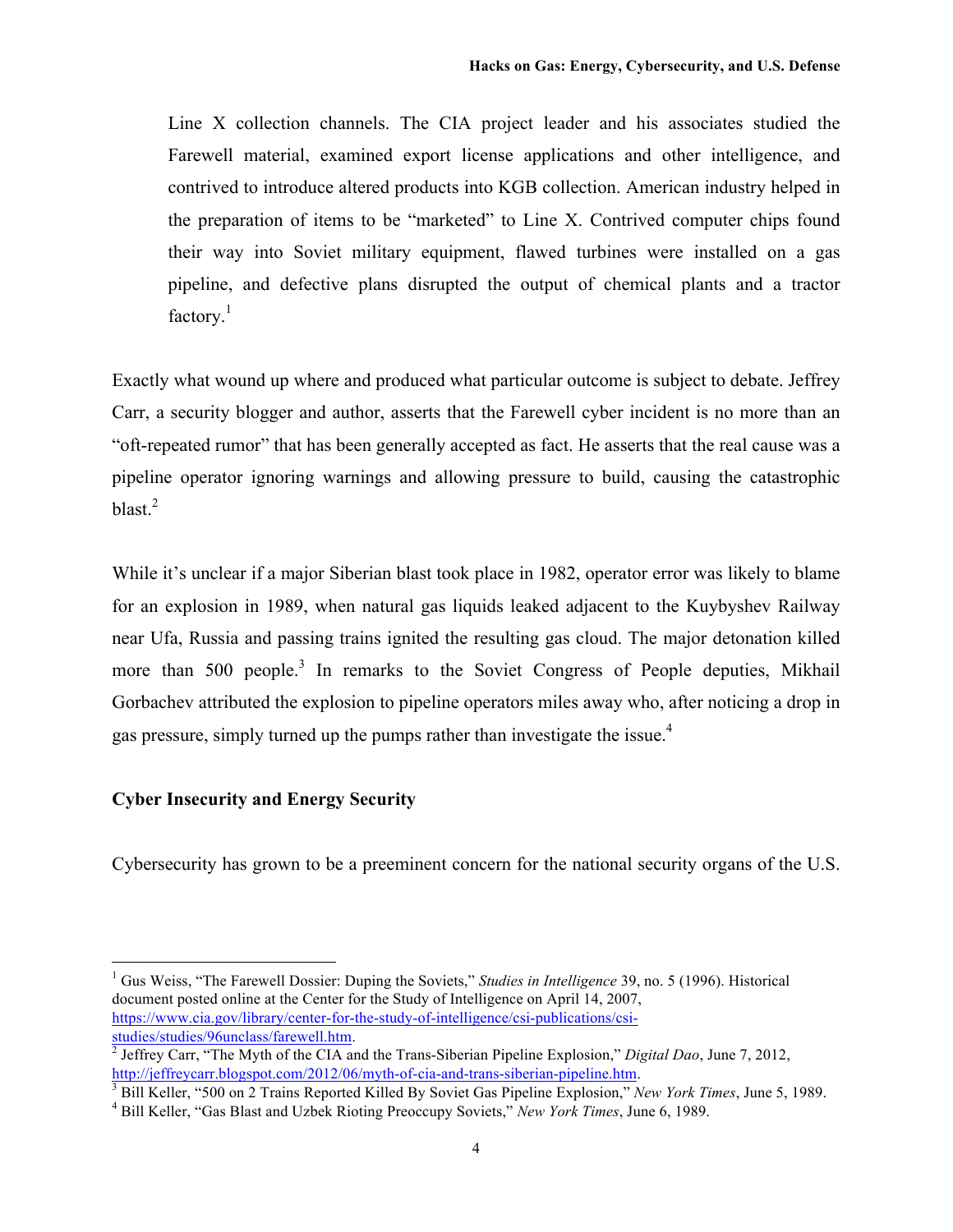government.5 Within certain circles, one need only say "cyber" to indicate the topic of cybersecurity. It has become an area of great interest, but in cybersecurity there is also tremendous ambiguity. How great is the threat to the United States? Its overseas interests? The U.S. economy or armed forces? Cybersecurity practitioners and experts have some idea, but there is a degree of hyperbole surrounding the issue and some heads in the sand as well.

How cybersecurity issues fit into energy puts some boundaries on the problems faced, but it is important to consider what is meant by "energy security." Writ large, energy security for the United States is the capacity for U.S. consumers—be they individuals, organizations, corporations, or government agencies—to gain access to the energy supplies they need or want.<sup>6</sup> Foreign embargos, tropical cyclonic activity, midstream plant disasters, and military action are all potential threats to energy security for the United States. Energy production in the U.S. is changing, however, and affecting how the U.S. meets its energy needs.

We cannot consider threats to energy security without acknowledging the rise of oil and gas production in the United States over the last decade. Computer-aided, horizontally drilled, hydraulically fractured oil and gas drilling has produced a dramatic rise in domestic production, now totaling some seven million barrels of oil per day<sup>7</sup> and 2.1 million cubic feet of natural gas per month. $8$  U.S. production gains provide a degree of security from disruptions in international supply, but it is necessary to acknowledge that oil is traded on a global market, and regional gas markets may increasingly become interlinked over time. Thus a disruption in the Persian Gulf, East Asia, or Africa does not insulate prices paid for oil or even gas in the United States.

In addition to the supply of energy, including coal, nuclear power and other sources (each with its own environmental issues), there are the matters of processing and distribution. This represents the remainder of the energy supply chain, which among other items includes gas, coal,

<sup>&</sup>lt;sup>5</sup> Executive Office of the President of the United States, "The Comprehensive National Cybersecurity Initiative," accessed January 27, 2014, http://www.whitehouse.gov/issues/foreign-policy/cybersecurity/national-initiative.

<sup>6</sup> For discussion on energy security as it applies to civil security, see Philip Cornell, "Energy Security as National Security: Defining Problems Ahead of Solutions," *Journal of Energy Security*, February 2009. 7 Asjylyn Loder, "Fracking Pushes U.S. Oil Production to Highest in 20 Years," *Bloomberg*, January 9, 2013,

http://www.bloomberg.com/news/2013-01-09/fracking-pushes-u-s-oil-production-to-highest-level-in-20-years.html. <sup>8</sup> "U.S. Natural Gas Marketed Production," U.S. Energy Information Agency, October 31, 2013, http://www.eia.gov/dnav/ng/hist/n9050us2m.htm.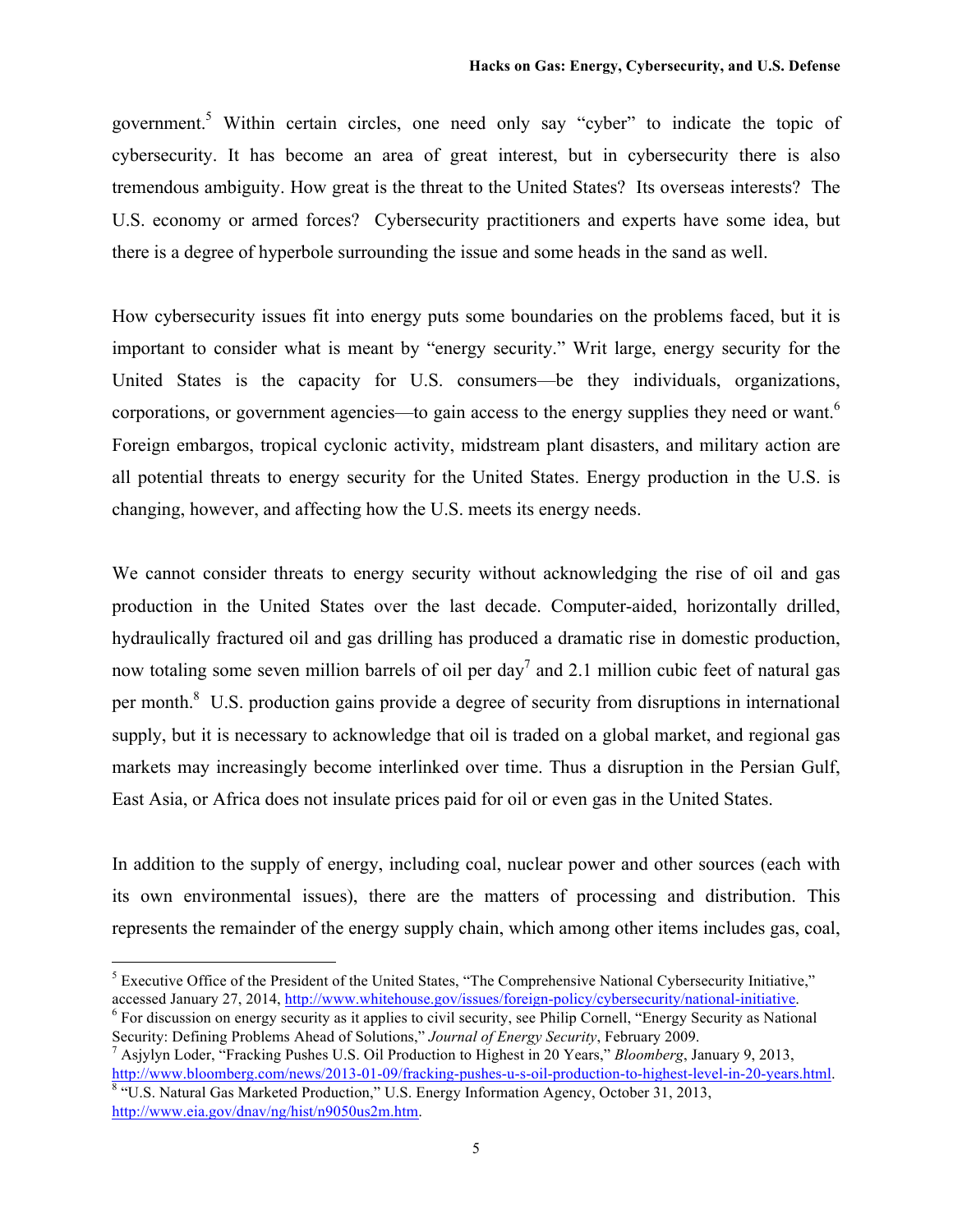and nuclear power stations; electricity grids; oil and gas refineries; and pipelines. We should be concerned with cybersecurity in energy because, as with other areas of the global economy, computing has been widely adopted in the energy industry. Supercomputing is a key component to seismic analysis. Refineries are increasingly driven by Supervisory Control and Data Acquisition (SCADA) systems. The U.S. electrical grid has incorporated "smart" elements, including digital sensors, meters, and monitoring systems. The ubiquitous Internet Protocol interconnects many of these computers.

If there were no networked computers in the energy supply chain (from exploration to the pump or outlet), discussion of cybersecurity issues would be moot. But for decades, computation has been deeply incorporated into energy exploration, production, distribution, and consumption, as well as into the corporate and managerial activities supporting these activities. Thus, cybersecurity is an issue for the energy industry. While many scenarios posit a massive hack of the electricity system and its catastrophic failure, there are plenty of other more likely and less spectacular energy cybersecurity issues.

In prior Baker Institute research, $9$  we identified three major cyber concerns in the oil and gas sector:

- Theft of core intellectual property;
- Disruption or destruction of a physical plant and other points of capital investment; and
- Compromise of communications by executive decision-makers regarding key business decisions.

Cybersecurity research related to energy is punctuated by breaches that align, to some degree, with the potential incidents we can imagine. It is important to remember that the Stuxnet worm (a piece of self-propagating malicious software) was ostensibly aimed at an energy target—the Iranian nuclear enrichment infrastructure. Another worm, Shamoon, spread rapidly across the personal computers of Saudi Aramco at an incredible speed, deleting the contents of perhaps as

 $9$  Chris Bronk and Adam Pridgen, "Policy Report 53 – Cybersecurity Issues and Policy Options for the U.S. Energy Industry," James A. Baker Institute III for Public Policy, Rice University, September 2013, http://bakerinstitute.org/research/baker-institute-policy-report-53-cybersecurity-issues-and-policy-options-for-theus-energy-industry/.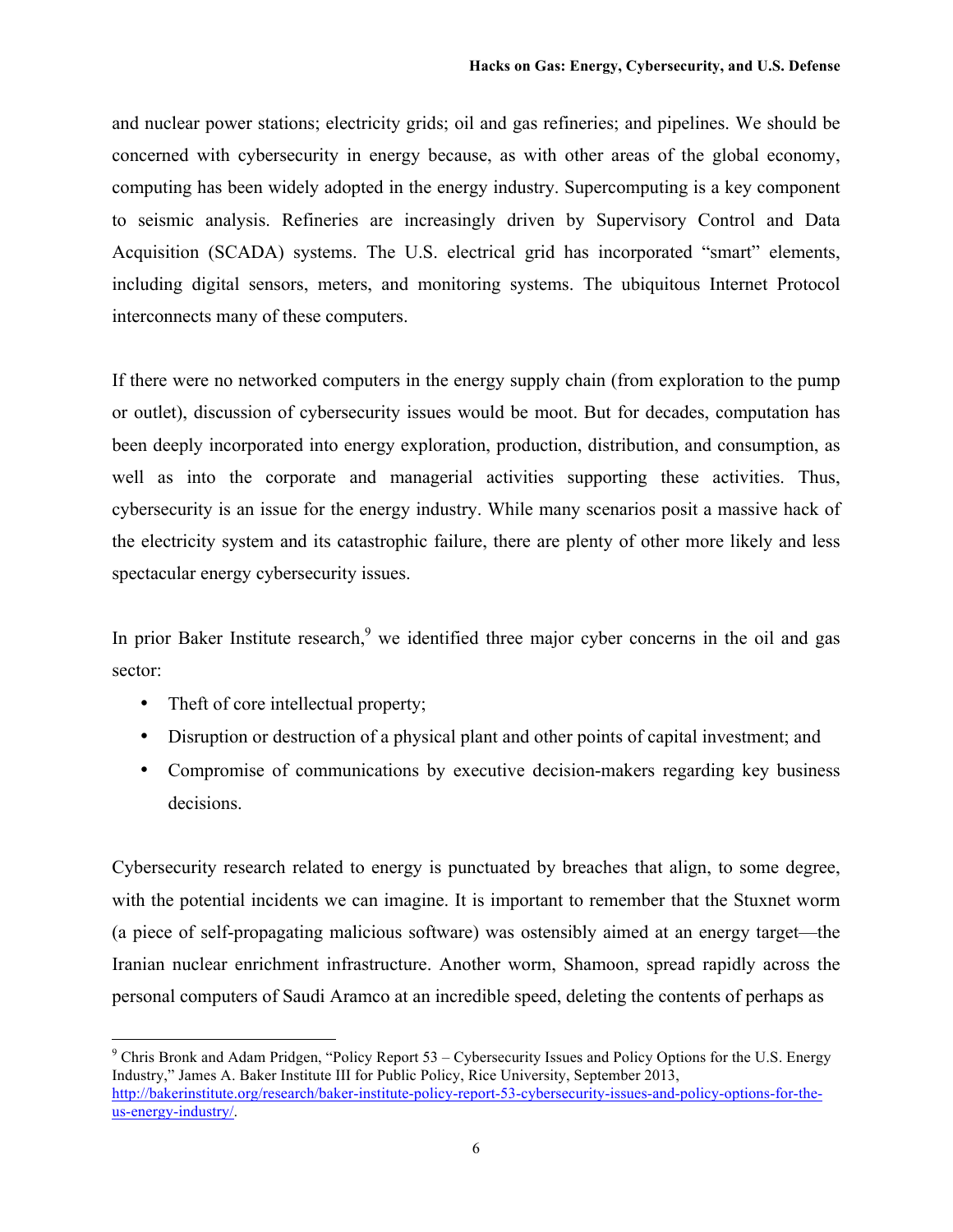many as  $30,000$  hard drives and also impacting systems at other companies.<sup>10</sup>

What such cyber attacks mean to U.S. energy security and the security of energy needed by the U.S. Department of Defense (DoD) requires some consideration. At a global level, we need to consider how likely an oil or gas disaster produced or facilitated by cyber means actually is and what can be done to mitigate that threat. For the DoD, important questions need to be raised about the security of computer systems employed in the distribution of electricity and fuels from major bases to forward deployed elements in contact with hostile forces.

There are likely three major areas of energy-related cyber vulnerability that are relevant to the U.S. Army: (1) the provision of electricity to bases and facilities by the electrical grid, both in the United States and abroad; (2) the distribution of fuels to forces often operating some distance from major logistical hubs; and (3) major cyber attacks against suppliers of fuels that would result in a significant disruption of supply or a rise in price. Other scenarios of attack are no doubt possible and are limited only by vulnerability, technical know-how and imagination. This is very much a ranked order, however, as cyber attacks against the grid are alarming and potentially achievable. Cyber attacks against Army logistics should be taken as a given, and a massive cyber attack against the oil and gas industry would be of great concern far beyond the DoD.

## **Cyber Attack Against the Electricity System**

In a 2008 report, the Defense Science Board stated that "critical national security and Homeland defense missions are at an unacceptably high risk of extended outage from failure of the grid." In 2006, the DoD consumed some 3.8 billion kWh of electricity and spent \$3.5 billion for energy to fixed installations. Electricity services for the DoD are sourced overwhelmingly from the private sector. "About 85% of the energy infrastructure upon which DoD depends is commercially owned, and 99% of the electrical energy DoD installations consume originates outside the fence." The electricity grid is characterized by the DSB as "fragile, vulnerable, near its capacity

 <sup>10</sup> Chris Bronk and Eneken Tikk-Ringas, "The Cyber Attack on Saudi Aramco," *Survival: Global Politics and Strategy* 55, no. 2 (2013).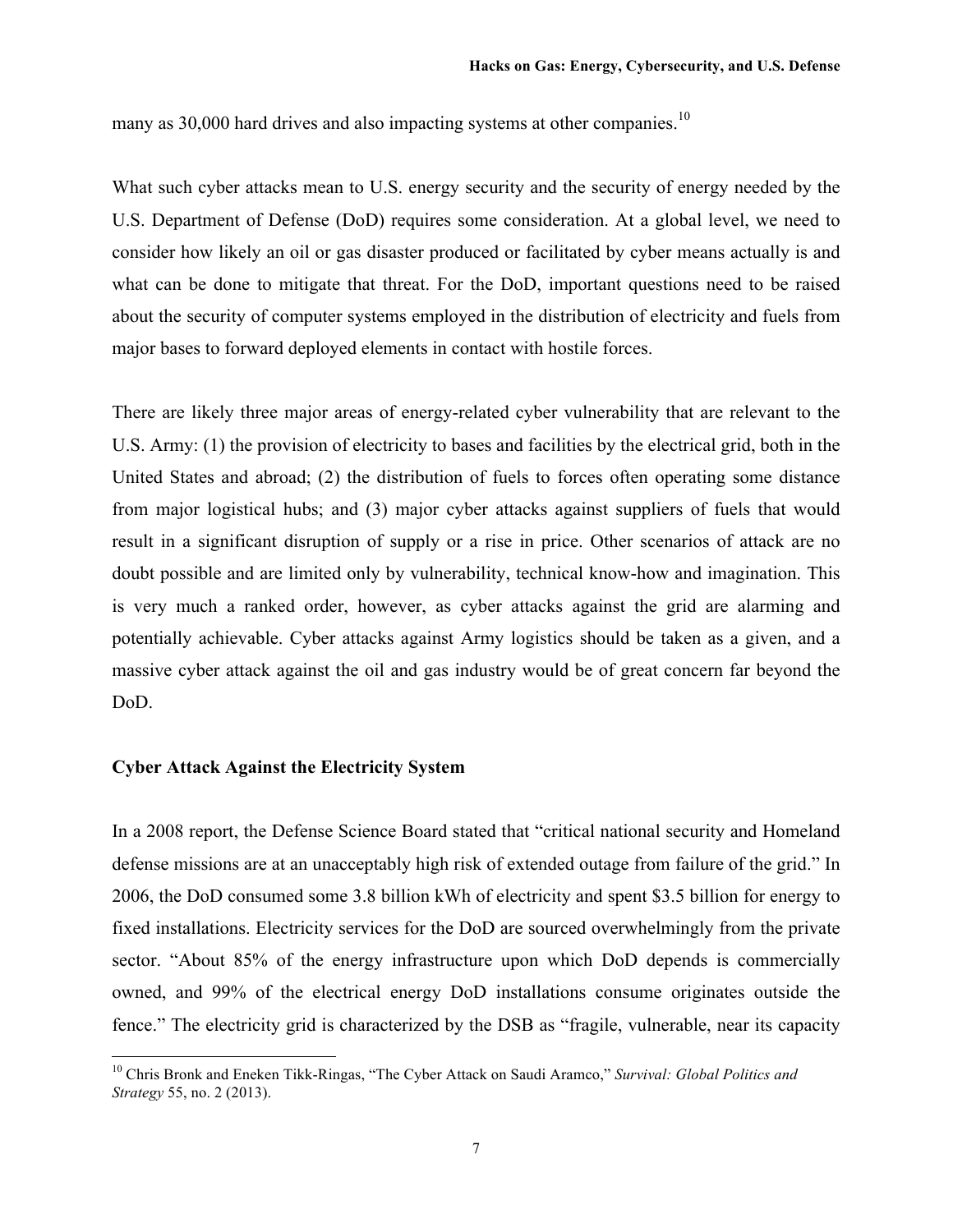limit, and outside of DoD control."<sup>11</sup>

Threats to the stable operation of the grid include overload, natural phenomena such as earthquakes or storms, physical acts of sabotage, and cyber attack. The broad impact of major outages and a prolonged disruption of the electrical grid have been felt by many in the United States. A blackout in the northeast on August 14, 2003, affected as many as 50 million Americans and Canadians. Hurricane Sandy, which struck the New York City metropolitan area late in autumn at Category 3 force, left as many as 7.9 million customers without power, many for a week or more.

Before delving into hypothetical cyber attacks on the electrical grid, it is important to note how an electrical grid can fail, as well as the problems faced in restoring electrical service. In the 2003 blackout, the cause was improper trimming of trees near a power line, which led to a series of cascading failures. It is necessary to emphasize the relevance of these cascading failures, and the amplified butterfly effect of one small disruption potentially triggering a major fault in the system. When the grid overloads, electricity production is taken offline until the load can be successfully rebalanced. The restoration process may be hampered by damage to key components for which spare inventories are generally scarce and producers few.<sup>12</sup>

This system—one that is highly dynamic, but needing to remain in equilibrium between supply and demand; prone to cascading failures; and posing significant difficulty in repair—is why there is great concern in policy and cybersecurity circles regarding its vulnerability to cyber attack. The grid is also changing rather rapidly. Among the most visible manifestations of this change were utility company deployments of smart grid technologies funded with \$11 billion under the American Recovery and Reinvestment Act of 2009 and by private investments.<sup>13</sup>

 <sup>11</sup> Defense Science Board, *Report of the Defense Science Board Task Force on DoD Energy Strategy* (Washington, DC: US Department of Defense, May 2008), 18.

<sup>&</sup>lt;sup>12</sup> Gal Luft, "Ten years after the Northeast Blackout: How secure is our grid?" *Journal of Energy Security*, August 2013.

<sup>&</sup>lt;sup>13</sup> US Department of Energy, "Recovery Act: Smart Grid Investment Grants," accessed January 27, 2014, http://energy.gov/oe/technology-development/smart-grid/recovery-act-smart-grid-investment-grants.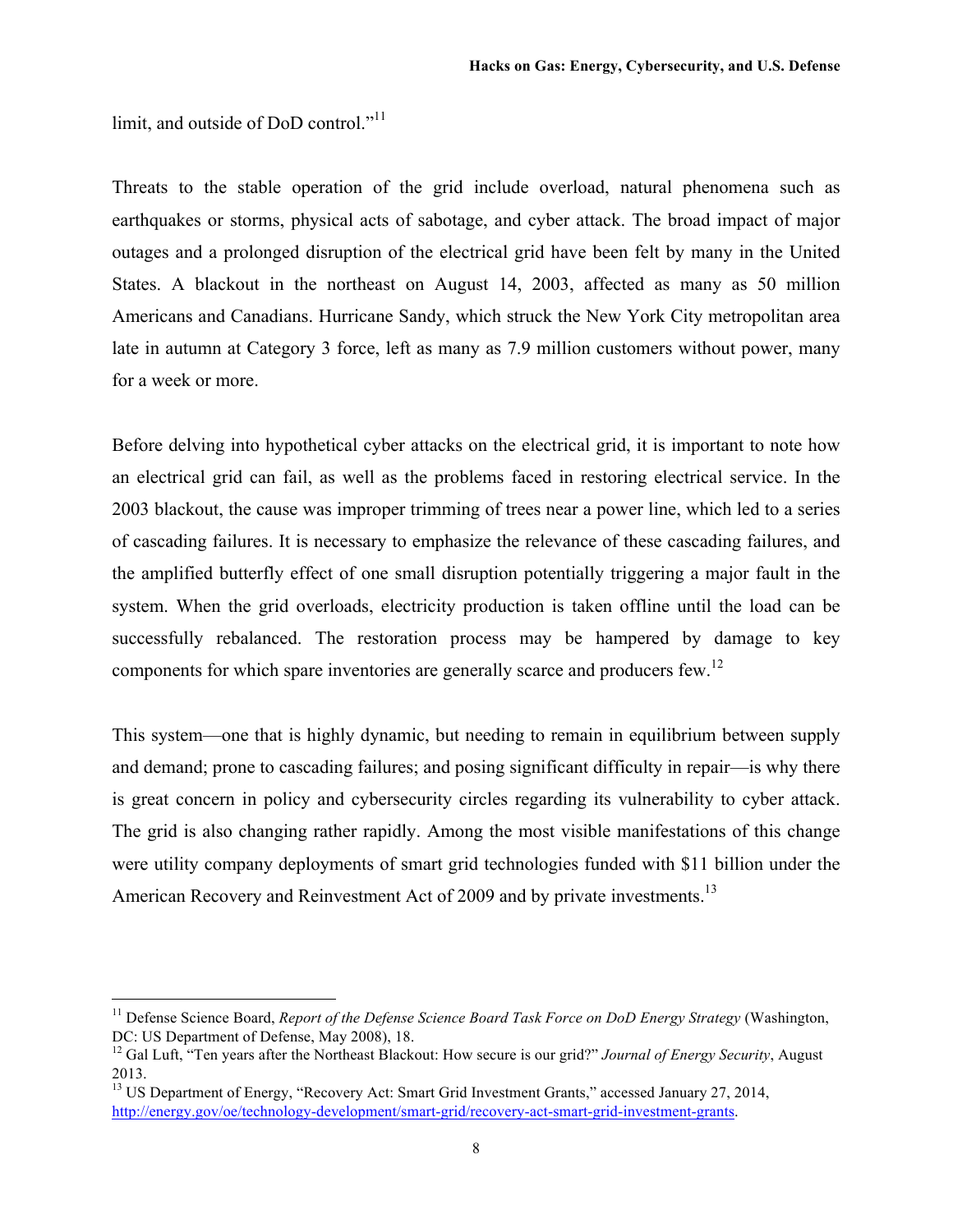Smart grid technologies are intended to bring computational resources to the management of the electrical grid. While the most common and visible pieces of the smart grid systems being deployed in the United States are digital meters appearing where spinning dial analog meters once resided, smart grid activities are designed to do much more than change the measurement vehicle for billing. A smart grid implementation should offer enhanced reliability, increased efficiency, and load adjustment, as well as the capacity to incentivize use of electricity outside of peak use periods. An additional argument for a smart grid, falling under the category of "reliability," is the potential to better observe damage to the physical infrastructure through the deployment of sensors throughout.

It is this deployment of computer-driven sensors and other devices designed to change the state of the electrical grid that is of concern with regard to cybersecurity. Deployment of Supervisory Control and Data Acquisition (SCADA) systems in electricity is an ongoing activity, as it is in all manner of other sectors, from manufacturing to water distribution. What is relatively new is the networking of these SCADA devices together. Deployment of SCADA devices and other pieces of computing hardware into the electrical grid expands its notional attack surface.<sup>14</sup>

How much this attack surface is exposed to unauthorized users and vulnerable to manipulation is the key question. Setting aside the worst case, such as scenarios of a massive disruption bringing down the grid for weeks or months, there are many unanswered questions about how we can measure the degree to which deployment of computing throughout the grid has made its ongoing operation riskier. But we know from attempted and successful physical attacks on the grid that there are vulnerabilities.

In April 2013, an assailant or assailants fired more than 100 rifle rounds into a Pacific Gas and Electric substation in San Jose, California, severing nearby fiber optic cables in the process.<sup>15</sup> The FBI is investigating the matter. On August 21, 2013, power transmission lines were severed in Central Arkansas. Two days later, a fire was set at an Extra High Voltage switching facility

<sup>&</sup>lt;sup>14</sup> Kim Zetter, "Researchers Uncover Holes That Open Power Stations to Hacking," *Wired*, October 16, 2013, http://www.wired.com/threatlevel/2013/10/ics/.

<sup>15</sup> "Vandalism at San Jose PG&E Substation called 'sabotage,'" *CBS*, April 16, 2013, http://sanfrancisco.cbslocal.com/2013/04/16/gunshots-cause-oil-spill-at-san-jose-pge-substation/.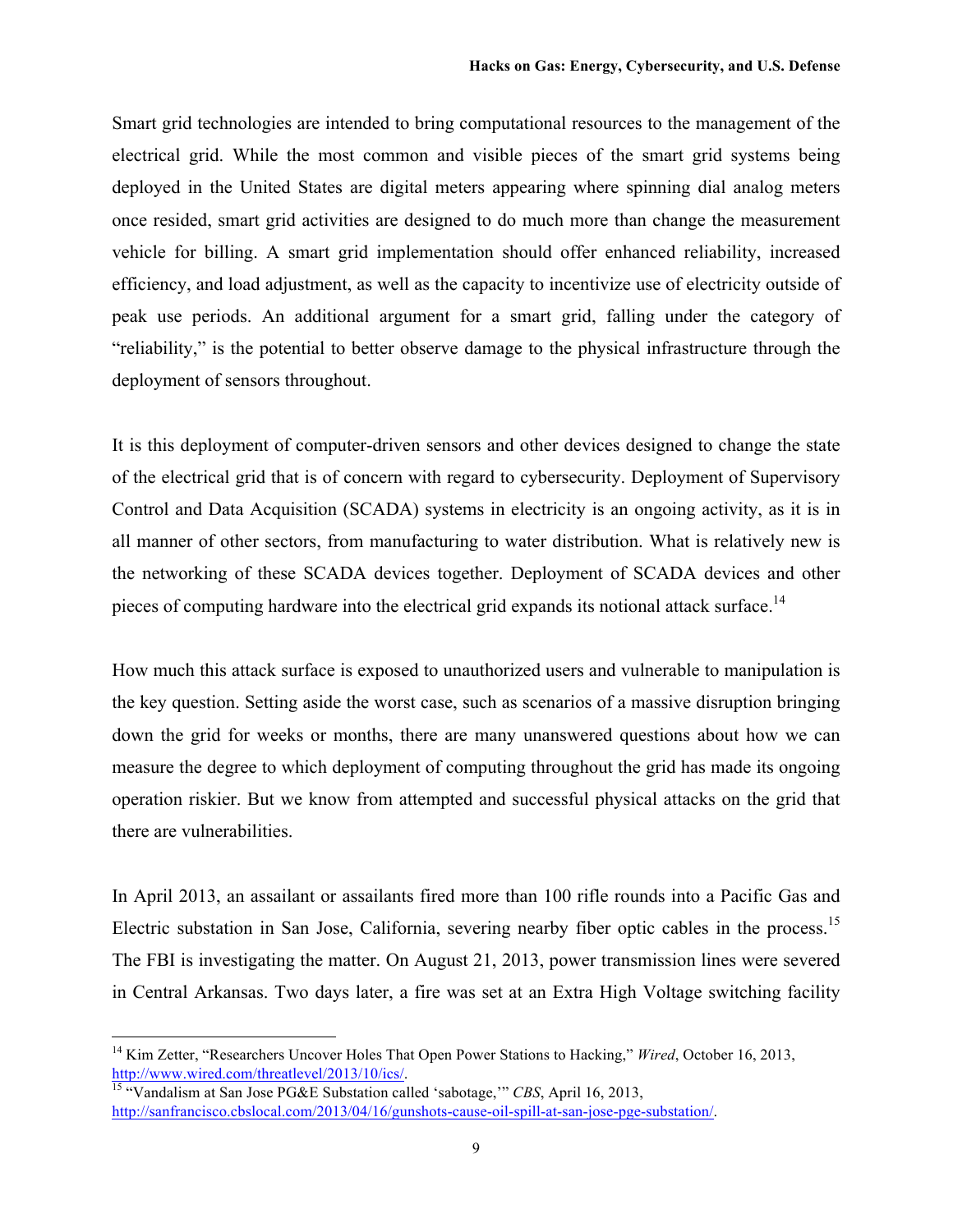nearby.<sup>16</sup> The alleged assailant in the Arkansas cases was apprehended and indicted, and disruption in both incidents was fairly minimal.

A widely confirmed, well-documented cyber attack against the electrical grid that definitively demonstrated a disruption of service has not occurred. Rumors abound, but reliable evidence is scant. The Idaho National Lab did stage a cyber attack on a generator, causing it to self-destruct in 2007. On the matter, known as Aurora, security technologist Bruce Schneier commented:

I haven't written much about SCADA security, except to say that I think the risk is overblown today but is getting more serious all the time—and we need to deal with the security before it's too late. I didn't know quite what to make of the Idaho National Laboratory video; it seemed like hype, but I couldn't find any details.<sup>17</sup>

Several years later, such an attack remains largely hypothetical, although the Stuxnet cyber attack against the Iranian nuclear program's enrichment facilities demonstrated the viability of a cyber attack against a SCADA system in an energy facility. In the wake of Stuxnet, the North American Electric Reliability Corporation (NERC) published a major cyber attack task force review providing guidance to the electricity sector beyond the cyber elements of its NERC– Critical Infrastructure Protection (NERC-CIP) standards.18

Beyond NERC, Congress has taken up the issue of electricity vulnerability to cyber attacks. In 2013, Edward Markey, then a U.S. Representative from Massachusetts, and Rep. Harvey Waxman released a report based on surveys sent to over 150 utilities and other providers of electricity in the United States. The report concluded that utilities are regular cyber attack targets, and that while they comply with mandatory standards, they often do not implement voluntary NERC recommendations. What remains unclear is how often the electrical sector is attacked in a

<sup>&</sup>lt;sup>16</sup> "Federal Grand Jury Returns 8-count indictment Against Jason Woodring," U.S. Attorney's Office, Little Rock, Arkansas, November 6, 2013, accessed January 15, 2014, http://www.fbi.gov/littlerock/press-releases/2013/federalgrand-jury-returns-eight-count-indictment-against-jason-woodring.

<sup>&</sup>lt;sup>17</sup> Bruce Schneier, "Staged Attacks Causes Generator to Self-Destruct," *Schneier on Security*, October 2, 2007, https://www.schneier.com/blog/archives/2007/10/staged\_attack\_c.html.

<sup>&</sup>lt;sup>18</sup> North American Electric Reliability Corporation, "Cyber Attack Task Force Final Report," May 9, 2012. See also NERC and NERC-CIP guidance at "CIP Standards," North American Electric Reliability Corporation, http://www.nerc.com/pa/Stand/Pages/CIPStandards.aspx.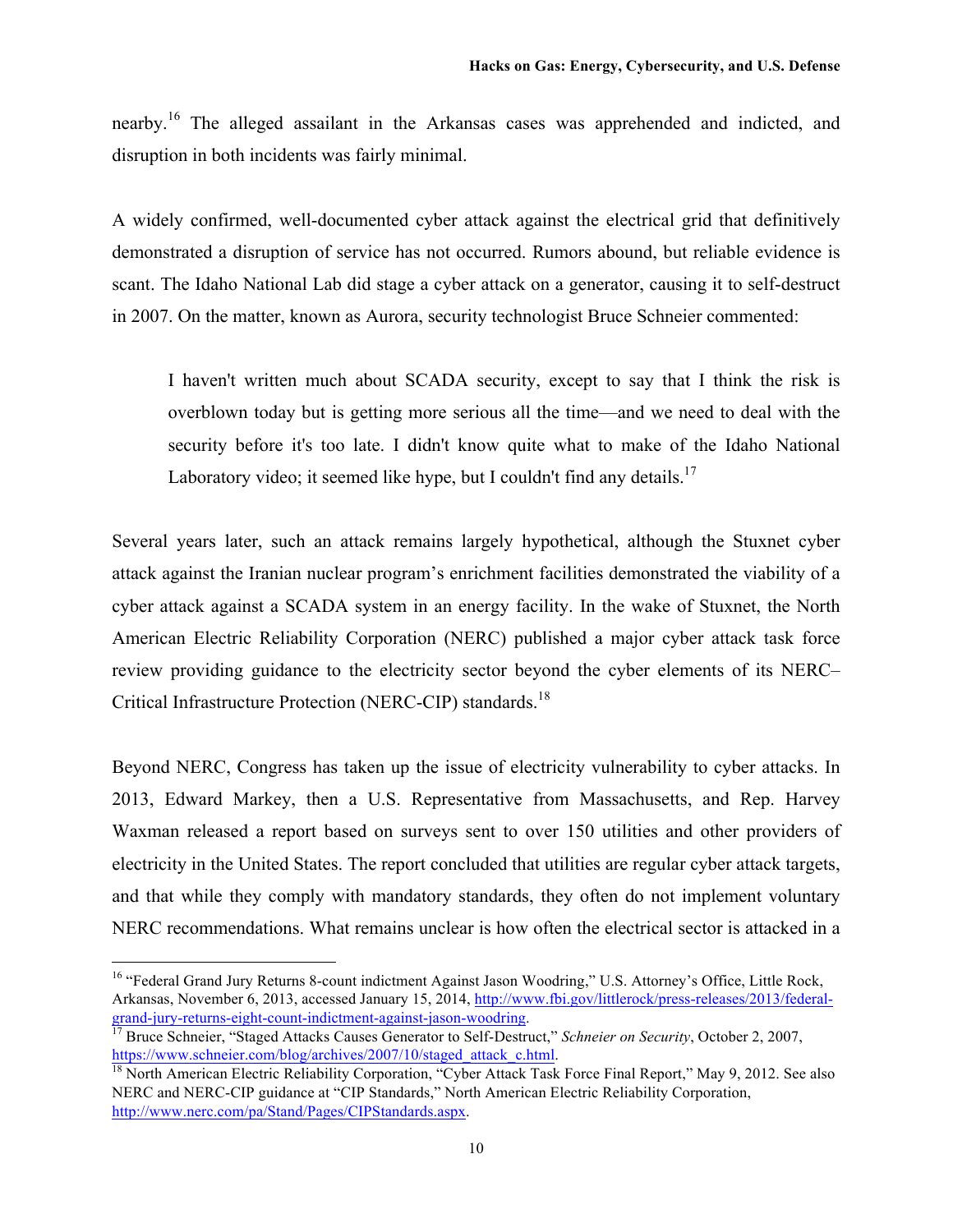manner that directly targets SCADA systems impacting production or distribution of electricity. While actors in the electricity sector may be "attacked," the definition of a cyber attack is broad, so that anything from viruses to email phishing campaigns is counted as an attack. However, the security of relevance to national security is an attack against the computing infrastructure directly involved in getting power to customers.

While discussion on electricity and cybersecurity is largely focused upon disruption via compromise of SCADA systems, Xie, Mo, and Sinpoli<sup>19</sup> build upon an intriguing scenario of a false data injection attack against state estimates in deregulated electricity markets posited by Liu, Reiter, and Ning.<sup>20</sup> They contend that energy demand reported from the grid by computerized sensors could be replaced with false information. Such activity could then be used to subvert the function of the pricing market for electricity. While both papers represent a hypothetical vulnerability, informal reporting from electricity distributors indicates that, if anything, deployment of smart grid sensing facilitates rapid detection of electricity theft. We can assume that where such theft occurred by cyber means without swift remedy, it might go undetected for some time.

Clearly, cybersecurity and electricity in the United States and abroad present many issues of concern. The DoD would be well served to carefully engage in efforts similar to those undertaken by the Department of Homeland Security to improve the cyber defenses of industrial control systems deployed in electricity.<sup>21</sup> How exactly the DoD would do this in an atmosphere charged by the Snowden leaks and valid industry concerns of onerous and imprecise federal regulations on cybersecurity is to be determined. Nonetheless, there is a real threat, and the most significant issues likely remain either unknown or unreported. This is likely also the case in oil and gas production as well.

 $19$  Le Xie, Yilin Mo, and Bruno Sinopoli, "False Data Injection Attacks in Electricity Markets," presentation at the First IEEE International Conference on Smart Grid Communications, Gaithersburg, Maryland, October 4–6, 2010. <sup>20</sup> Yao Liu, Peter Ning, and Michael Reiter, "False Data Injection Attacks against State Estimation in Electric Power Grids," *ACM Transactions on Information and System Security* 14, no. 1 (May 2011).

 $21$  See mention of the DHS industrial control system security efforts below.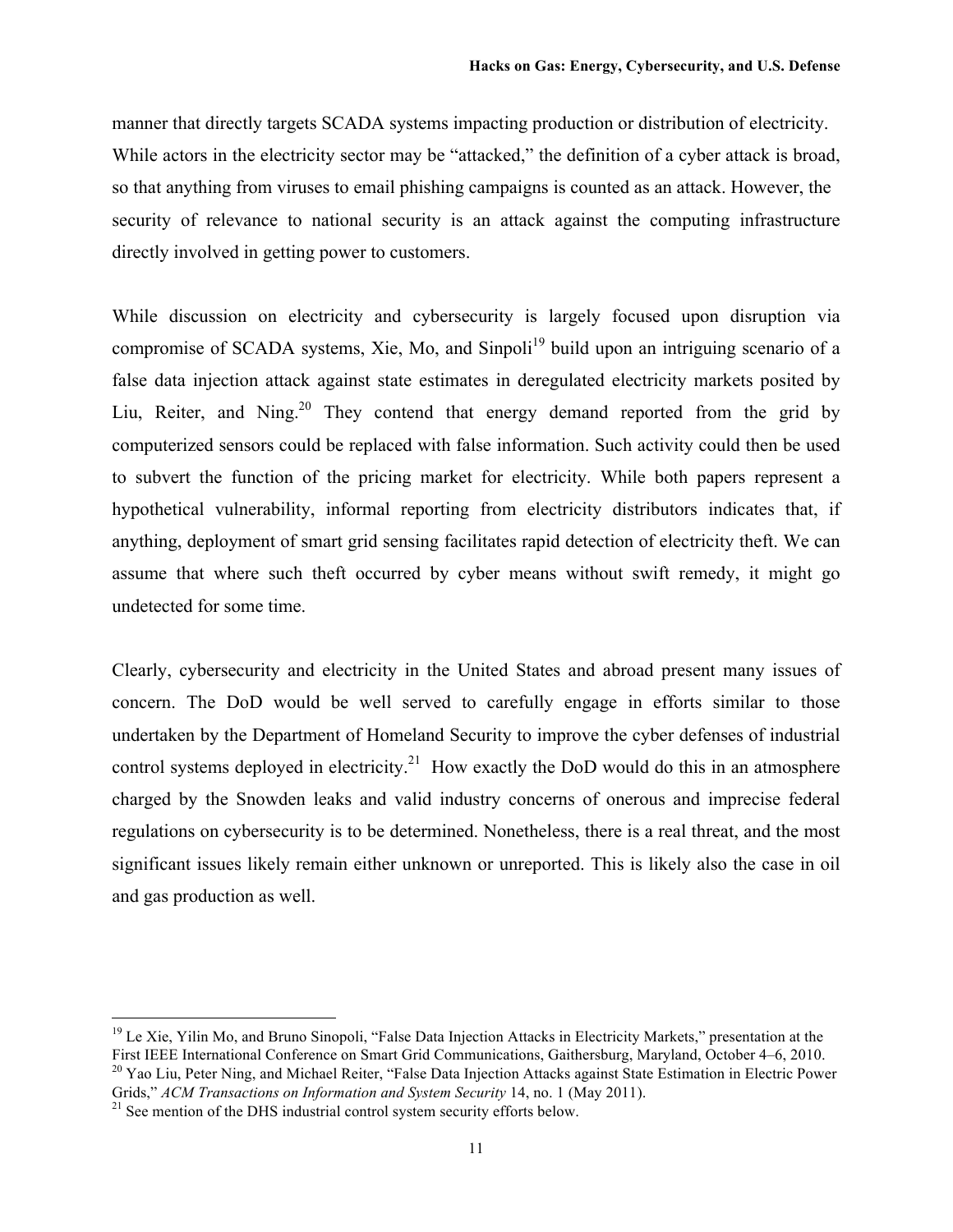## **Hacking the Oil and Gas Sector and the DoD Energy Supply Chain**

Cyber threats to energy production in the oil and gas sector are of rising concern to industry and government. Like participants in other major industries, oil and gas firms are frequently targets of espionage activity, which has heavily migrated online. But a less generic concern is the targeting of critical infrastructure employed to produce, transport, refine, and distribute oil and gas. This issue was summarized in a 2013 report by the Council on Foreign Relations:

[A] major risk facing the oil and gas industry is the disruption of critical business or physical operations by attacks on networks. As information technology's role in all phases of oil and gas production—from exploration and production to processing and delivery—expands, the vulnerability of industry operations to cyberattacks increases. A hacker with the right tools, access, and knowledge could, for instance, identify the Supervisory Control and Data Acquisition systems (SCADA) and industrial control systems (ICS) used to operate critical infrastructure and facilities in the oil and gas industry and that are connected to the Internet.<sup>22</sup>

Much like electricity, there is reason for significant concern about cyber attacks against the infrastructure of the oil and gas industry. SCADA systems abound in production and refining operations, and there is valid concern that a compromise of such a system could produce a major spill or explosion. Security of SCADA computing is the primary mission of the U.S. Department of Homeland Security's Industrial Control System–Cyber Emergency Response Team (ICS-CERT). ICS-CERT's core mission is to provide the operators of SCADA systems with warnings of threats or compromises that would damage business operations or the public at large.

The Shamoon malware incident of August 2012 was perhaps the most significant cyber attack to be directed against the oil and gas industry. Delivered to the computer network of Saudi Aramco, likely by insertion upon a computer inside a company facility, Shamoon significantly impacted the computer network and computing infrastructure of the company. According to Aramco

 <sup>22</sup> Blake Clayton and Adam Segal, *Addressing Cyber Threats to Oil and Gas Suppliers*, Council on Foreign Relations, June 2013.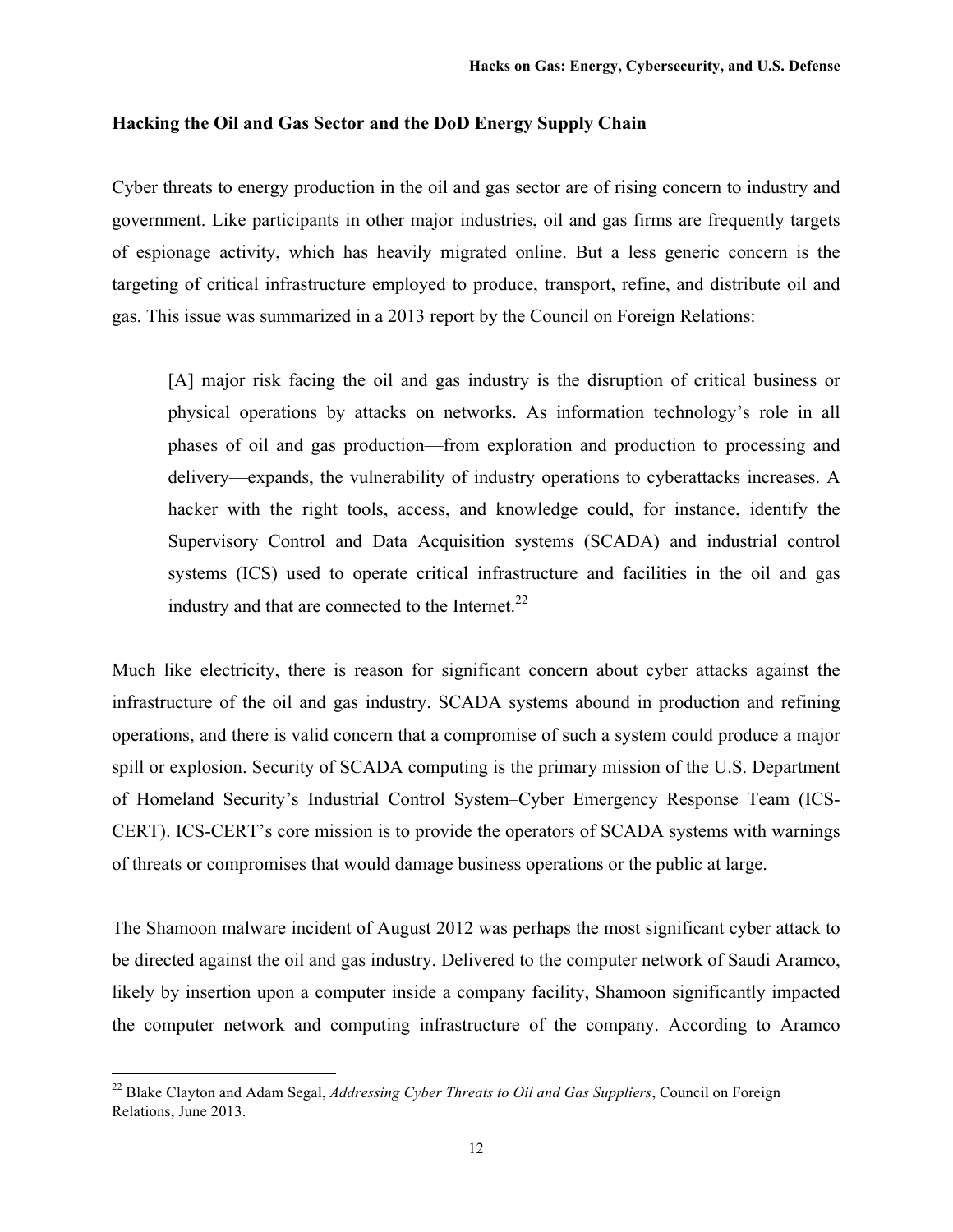officials, it did not impact production by the Saudi national oil company. What Shamoon did do was delete the digital contents of computer hard drives, very quickly.<sup>23</sup> Perhaps as many as 30,000 computers were affected at Aramco,  $24$  plus additional machines at RasGas, a joint venture of QatarGas and Exxon-Mobil. Because Shamoon was a piece of self-propagating software, concern over its spread leapt beyond Aramco, which was the ostensible target, to companies providing services to Aramco, and quite possibly to almost any organization interfacing with the Aramco network.

According to Aramco, Shamoon did not impact oil and gas production, indicating that it did not jump to computers involved in that production. Fear of a cyber attack able to impact computers responsible for driving physical infrastructure is a foremost concern in the oil and gas sector, both as a security and safety issue. A related concern is the compromise of process control computing in the petrochemical industry. While we are accustomed to hearing of Cyber Pearl Harbor scenarios, there is the potential for considerable loss of life or environmental damage from a "Cyber Bhopal" event.

Ralph Langer, who contributed heavily to the reverse engineering of the Stuxnet malware, made important points on this oft-neglected area for concern. In an interview with former NSA general counsel and DHS official Stewart Baker, he stated,

Chemical plants run on industrial control systems; they could be remotely instructed to release gases that will kill the people in surrounding neighborhoods in a Cyber Bhopal scenario. That's a huge problem because there are several thousand potential chemical targets in the U.S. alone. $25$ 

 <sup>23</sup> John Roberts, "Cyber threats to energy security, as experienced by Saudi Arabia," *Platts*, November 27, 2012, http://blogs.platts.com/2012/11/27/virus\_threats/.

<sup>&</sup>lt;sup>24</sup> Elinor Mills, "Saudi Oil firm says  $30,000$  computers hit by virus," *CNET*, August 27, 2013, http://news.cnet.com/8301-1009\_3-57501066-83/saudi-oil-firm-says-30000-computers-hit-by-virus/.

<sup>25</sup> Stewart Baker, "Cyberwar and Industrial Controls: A Conversation with Ralph Langner," *The Volokh Conspiracy*, November 18, 2012, http://www.volokh.com/2012/11/18/cyberwar-and-industrial-controls-a-conversation-withralph-langner/.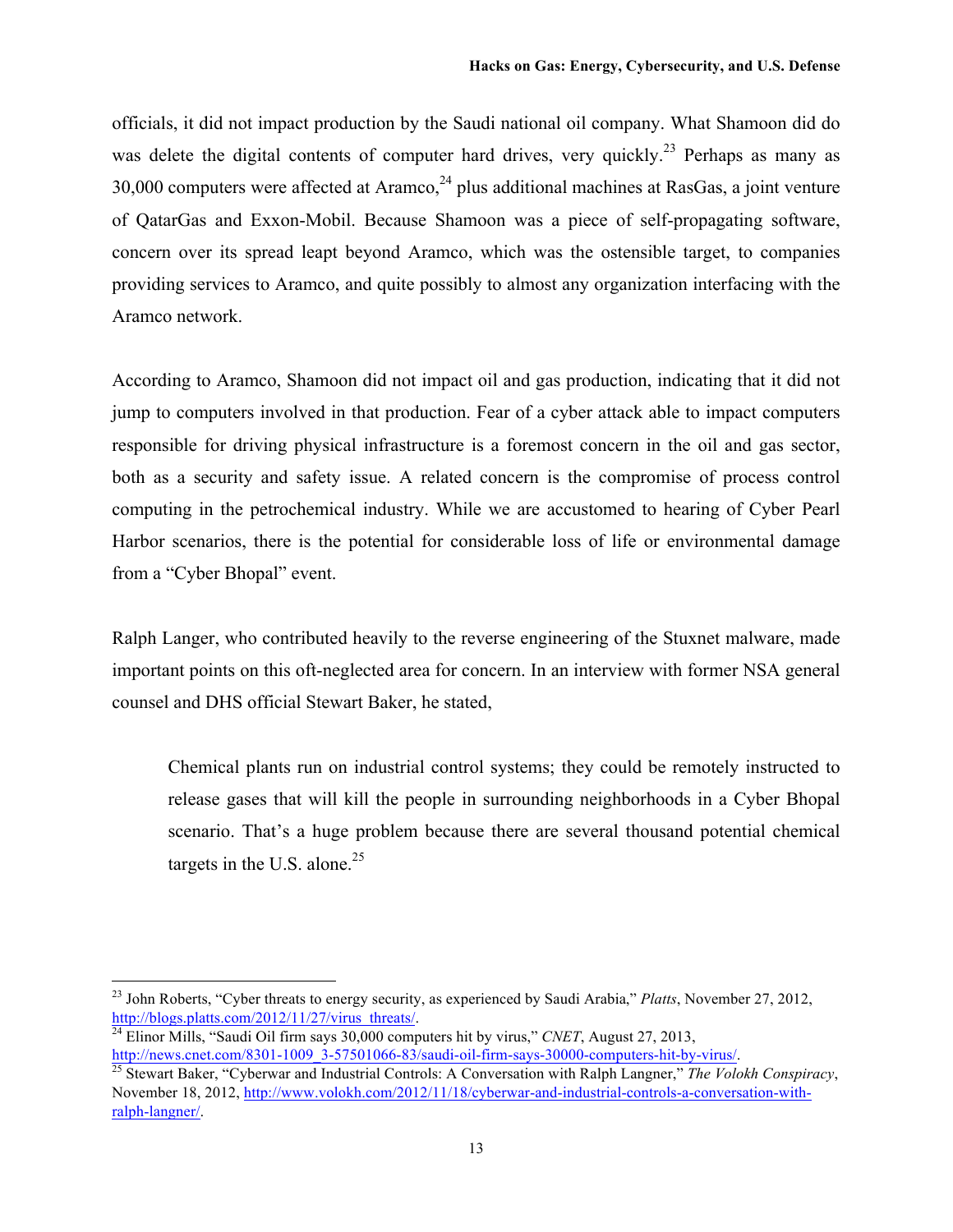While the possibility of subverting the systems of the petrochemical industry remains a hypothetical scenario, the response to such an event would most certainly require intervention of federal agencies. This is an obvious homeland security concern and one that will require diligence from the petrochemical industry as well as the intelligence community. Broader concern about a massive hack disabling the oil and gas sector should be bounded by an understanding of what can be attacked and how.

The probability of a massive cyber attack disabling the oil and gas industry's production, refining, and distribution likely is very low, as each piece of infrastructure is generally constructed with computing components available at the time of construction, possesses a far more limited feature set, and is usually designed to perform a single function. An attack like Shamoon was able to be significant because it compromised a massive number of homogenous computer systems designed to run a fairly broad set of applications. Achieving the same impact against a massive number of Programmable Logic Controllers (PLCs) across multiple facilities is a far more difficult task to accomplish.

For the DoD, vulnerability exists in the distribution of fuels, where there are also likely issues of cyber attack and disruption. Much like other large organizations, the DoD has adopted networked computers for all manner of administrative and logistical activity. The Defense Logistics Agency (DLA) holds the mandate for fuels provision for the armed services and has developed enterprise computing tools to perform its fuels supply mission.

Since the 1990s, the DoD has built upon the Fuels Automated System (FAS) a variety of applications that now fall under the label of the Enterprise Business System (EBS).<sup>26</sup> DoD fuels management is paperless, and utilizes Windows-based client-server applications and Web-based applications where data is entered and received via an Internet browser. Rather than develop an entirely bespoke fuels management system, DLA has deployed an Enterprise Resource Planning (ERP) software package including commercial, off-the-shelf (COTS) technology, including

<sup>&</sup>lt;sup>26</sup> United States Office of the Director, Operational Test and Evaluation, "DoD Programs: Fuel Automated System (FAS)," FY 2002 Annual Report, http://www.dote.osd.mil/pub/reports/FY2002/pdf/dod/2002FAS.pdf.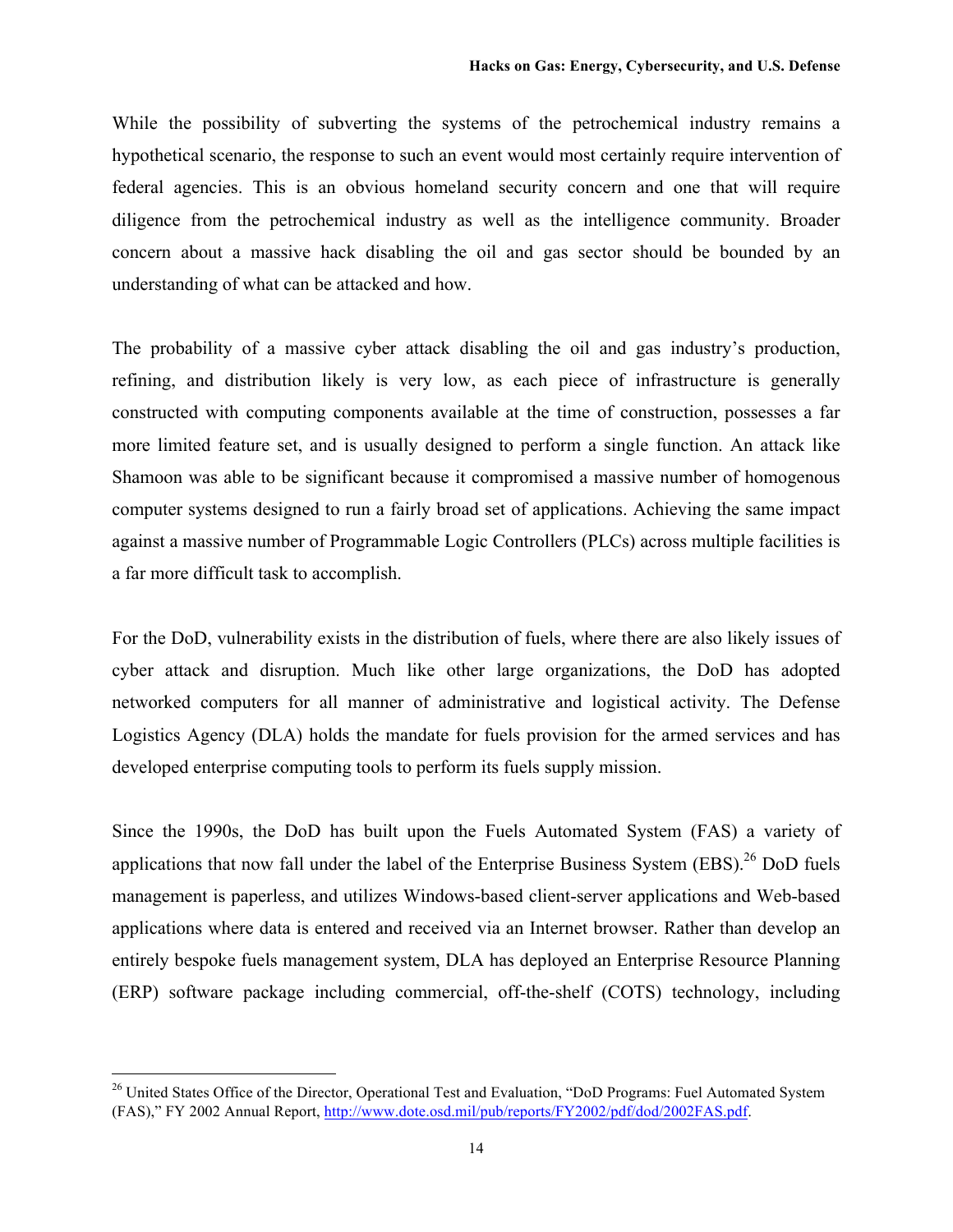components from SAP, the self-described market leader in enterprise application software.<sup>27</sup> Employment of commercial software allows it to be run on commodity computer hardware, such as Intel-based personal computers and servers running the Windows operating system. This has been done for economic reasons, as the Windows-Intel platform has grown to near ubiquity in the U.S. government and throughout corporations in the United States. DLA's EBS Energy

Convergence program will deploy further SAP elements designed to function easily with oil and gas industry standards and practices.<sup>28</sup>

Regarding cybersecurity of fuels data, a sophisticated attacker is likely aware that DoD is running SAP products on the DoD's Non-classified Internet Protocol Router Network (NIPRNet), which includes connectivity to the public Internet. While other DoD networks are protected by an air gap, a complete physical disconnect from networks connected to the Internet, the logistical activities of the DoD are primarily unclassified and Internet-connected so as to benefit from automation in business processes accepted as proper practice in logistical activities. This is not aberrant behavior, as maintaining a classified computing environment to manage fuel acquisition and distribution with private sector organizations would be technically infeasible and uneconomical.

The question then turns to how secure the systems employed in managing fuels for the DoD may be. Evidence of the level of cybersecurity on DoD fuels systems is fairly scant, with the exception being a 2006 DoD Office of Inspector General audit on information security controls in the DLA's business systems modernization. It noted a number of IT security problems in the EBS modernization, including: incomplete system certification and accreditation; failures in addressing security weaknesses; incomplete user management procedures; inconsistency of security training; and out-of-date continuity of operation plans.<sup>29</sup>

<sup>&</sup>lt;sup>27</sup> Defense Logistics Agency, "Enterprise Business System (EBS)," accessed January 28, 2014, http://www.dla.mil/informationoperations/pages/EBS.aspx.

 $^{28}$  Michael Broderick, "Energy Business System Energy Convergence," PETRO Conference, May 2012.

<sup>&</sup>lt;sup>29</sup> United States Inspector General, "Information Technology Management: Review of the Information Security Operational Controls of the Defense Logistics Agency's Business Systems Modernization Energy," D-2006 -079, Department of Defense, April 24, 2006, http://www.dodig.mil/Audit/reports/FY06/06-079.pdf.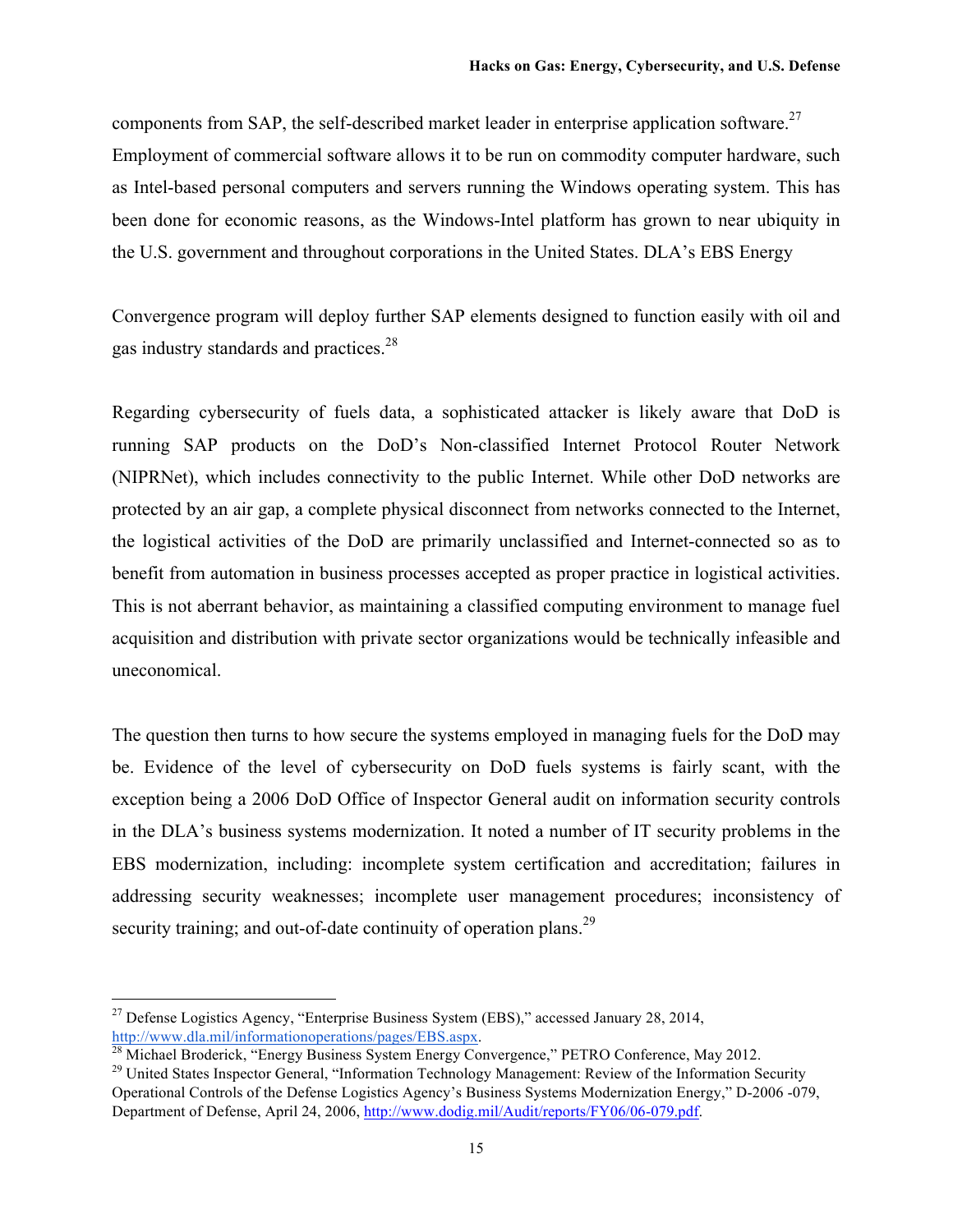The EBS audit results, however, do not necessarily reflect upon the capacity of DLA's software to stand up to a cyber attack; rather, they highlight organizational shortcomings in meeting cybersecurity requirements spelled out in the provisions of the 2002 Federal Information Security Management Act (FISMA). In 2006, the Office of Management and Budget gave the DoD a failing grade for its FISMA report. But OMB's measurement of cybersecurity efforts, and indeed any relation between FISMA scores and maintenance of an effective cybersecurity effort at an agency level, has been questioned. Richard Bejtlich, a well-regarded cybersecurity expert, expressed his opinion of the process when the 2006 scores were released. He argued, "Agencies with high scores are no more secure than agencies with low scores. High-scoring agencies just write good reports, because FISMA is a giant paperwork exercise that makes no difference on the security playing field." $30$ 

That DLA has difficulty meeting all of the requirements of FISMA in deploying computer systems should be no surprise. What is important, however, is the capacity for resilience, which ensures continuity of operations for DoD and Army fuels logistics. This appears to be a rising trend in cybersecurity, as the mindset shifts from a network defense model in which the goal is to keep intruders out, to one where resiliency and recovery are embraced as core objectives.

# **Cyber and Energy: Some Prescriptions**

Some time ago a colleague asked a well-regarded cybersecurity analyst for some guidance on a message for top corporate leaders regarding the problems faced by their IT security staff. He offered the following. "The Chinese are on your network and you probably know about it; the Russians are on it and you probably don't know about it; and give up." While the U.S. Army clearly can't give up on cybersecurity, an acceptance of cyber vulnerability is required with regard to its computer systems and those upon which it depends to perform its missions.

In coping with cyber security issues as they pertain to energy security matters, it is worthwhile to consider several items moving forward.

 <sup>30</sup> Richard Bejtlich, "FISMA 2006 Scores," *Tao Security*, April 12, 2007, http://taosecurity.blogspot.com/2007/04/fisma-2006-scores.html.